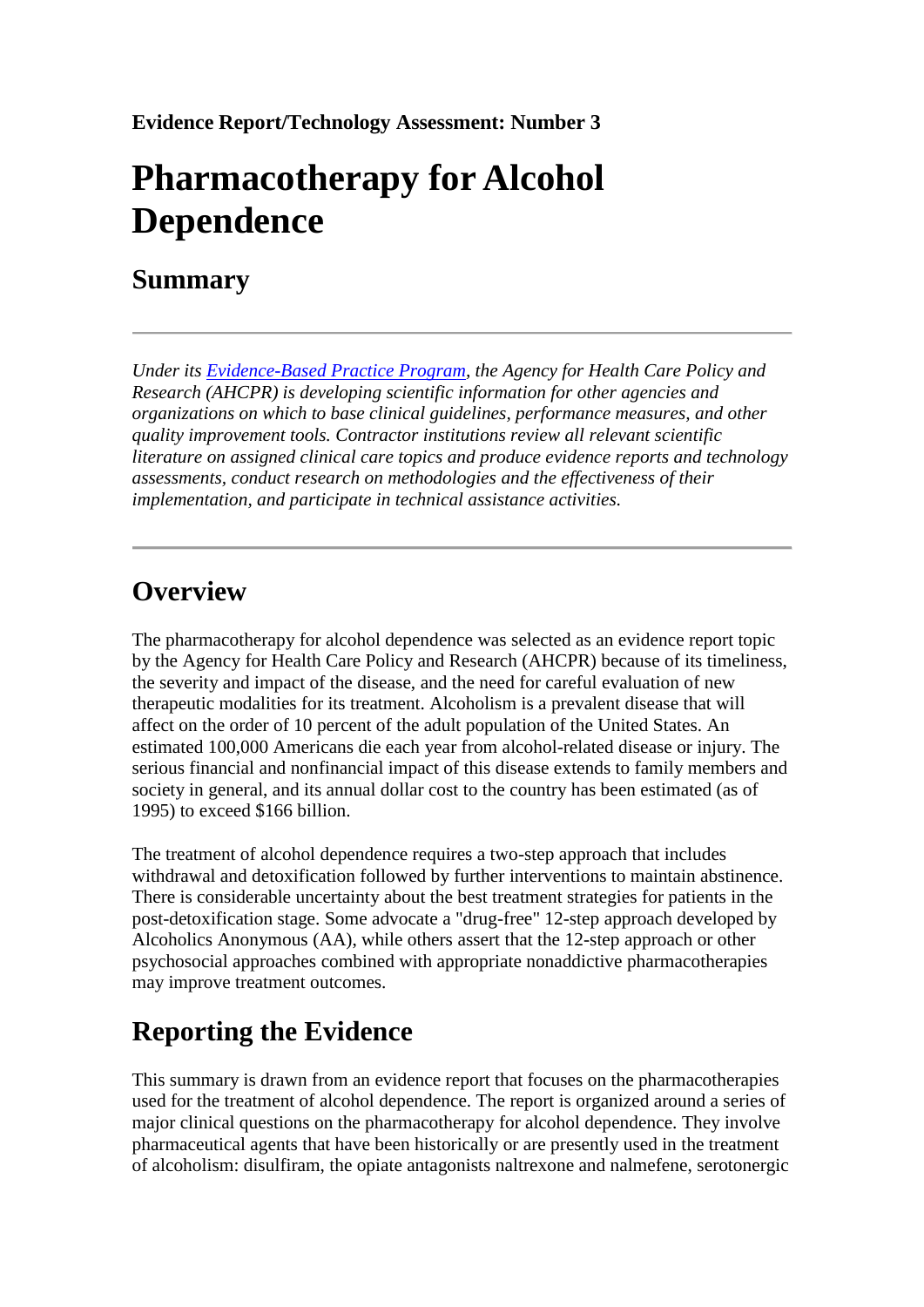agents such as ondansetron, buspirone, and the selective serotonin reuptake inhibitors (SSRIs, such as citalopram, fluoxetine, paroxetine, sertraline, etc.), and lithium. Disulfiram and naltrexone, in particular, are mainstream agents in use in the United States today. However, it is important to recognize that the field of pharmacotherapy for alcohol dependence has evolved substantially over the past 5 years, especially with the emergence of data on the opiate antagonists.

Concomitantly, there is one promising pharmaceutical agent currently in use in Europe—acamprosate (calcium acetyl homotaurinate)—for preventing alcohol relapse. An investigational new drug (IND) application is on file for this drug at the United States [Food and Drug Administration](http://www.fda.gov/) (FDA), and it is in Phase III trials in this country.

Much of the literature examined for the evidence report was designed to establish efficacy: Does the medication reduce alcohol intake in a well-controlled study setting? Examination of potential harms associated with treatment is equally important. The evidence on treatment harms was sometimes found within randomized controlled trials (RCTs) but was also identified through prospective cohort studies or secondary data sources, although the latter sources were not systematically searched.

# **Key Clinical Questions**

Five questions were addressed relevant to the pharmacotherapy for treating the core symptoms of alcohol dependence such as craving, loss of control (relapse), abstinence, and total drinking or nondrinking days. The first three questions relate to three agents used primarily for the treatment of alcohol dependence: disulfiram, the opiate antagonists naltrexone and nalmefene, and acamprosate. These agents have been in use for different periods of time, and the amount of evidence available for each agent differs substantially.

Disulfiram inhibits aldehyde dehydrogenase and leads to increased levels of acetaldehyde when alcohol is consumed, with subsequent adverse physical effects such as nausea, headache, and weakness. Disulfiram has been in use for approximately 50 years. The opiate antagonists (naltrexone and nalmefene), which block opioid receptors leading to a hypothesized reduction in the rewarding properties of alcohol, have been in use in the United States for only a few years. Acamprosate, whose mechanism of action has not been clearly established as yet, is not available in the United States but has been used in Europe for a few years. The first three questions are:

1. What is the efficacy of disulfiram relative to placebo in treating alcohol dependence?

2. What is the efficacy of naltrexone relative to placebo in treating alcohol dependence?

3. What is the efficacy of acamprosate relative to placebo in treating alcohol dependence?

The fourth and fifth questions relate to drugs that have been approved by the FDA for conditions other than alcohol dependence such as depression and bipolar disease:

4. What is the efficacy of serotonergic agents relative to placebo in the treatment of alcohol dependence?

5. What is the efficacy of lithium relative to placebo in the treatment of alcohol dependence?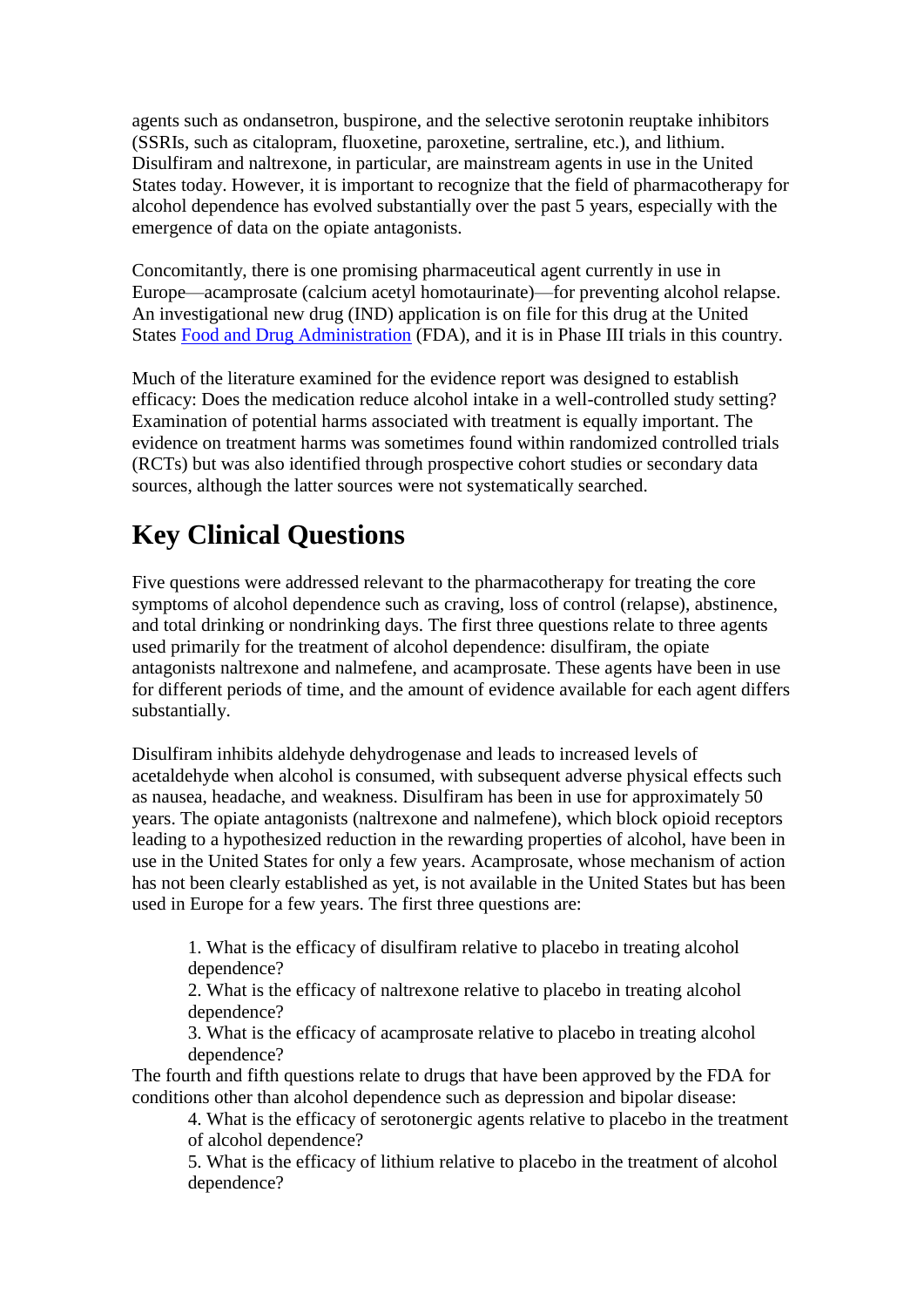Animal studies indicate that alcohol intake can be reduced by SSRIs and other serotonergic agents such as buspirone and ondansetron. A moderate literature has examined the efficacy of these agents in maintaining remission in humans.

Finally, lithium has been used to treat alcoholism. Lithium has been a mainstay of treatment for bipolar affective disorder, although the literature in the area of alcohol dependence is limited. Nonetheless, clinical issues remain.

The efficacy of each of these agents was determined by an assessment of the following factors: reduction in the number of standard drinks of alcohol, reduction in the number of drinking days (or increase in the number of nondrinking days), reduction in relapse rates defined as time to first drink or development of an a priori defined relapse, overall resumption of drinking over the course of the study, number of episodes of heavy drinking, severity of side effects, and compliance with drug therapy.

Multiple other agents have been used to assist in the maintenance of remission from active drinking. These include agents that directly affect brain dopaminergic systems (bromocriptine) or gamma-amino butyric acid (GABA) systems (gamma-hydroxy butyrate). Evaluating the role of all agents that have been tried in the treatment of alcohol dependence would be of interest to the alcohol treatment professional but is outside the scope of the evidence report.

# **Methodology**

The research methodology used in developing the evidence report is summarized here, including the inclusion and exclusion criteria for the literature search, the Medical Subject Headings (MeSH) used, the databases searched, and the data abstraction process. Procedures used for assessing quality and grading the evidence and development of evidence tables and supplemental analyses are also briefly discussed.

### **Inclusion and Exclusion Criteria for the Literature Search**

The inclusion criteria were related to the population being studied, the treatment setting for patients with alcohol dependence, the countries where these studies typically are done, and the publication languages. The inclusion criteria were:

- 1. Publication from 1966 through November 1997 in English, French, or German.
- 2. Adult subjects, 18 years of age or older, with alcohol dependence.
- 3. Sample sizes of 10 or more subjects.
- 4. Use of a control group for comparison.

Reviews, letters to the editor, and studies that did not address the efficacy of the key therapies were excluded.

The MeSH terms used for the search included the key therapies (disulfiram, the opiate antagonists [naltrexone and nalmefene], acamprosate, serotonergic agents such as ondansetron, buspirone, and the selective serotonin reuptake inhibitors [SSRIs], and lithium), alcoholism, alcohol drinking, study characteristics, and study design. The project librarian defined study characteristics and study design before using them in the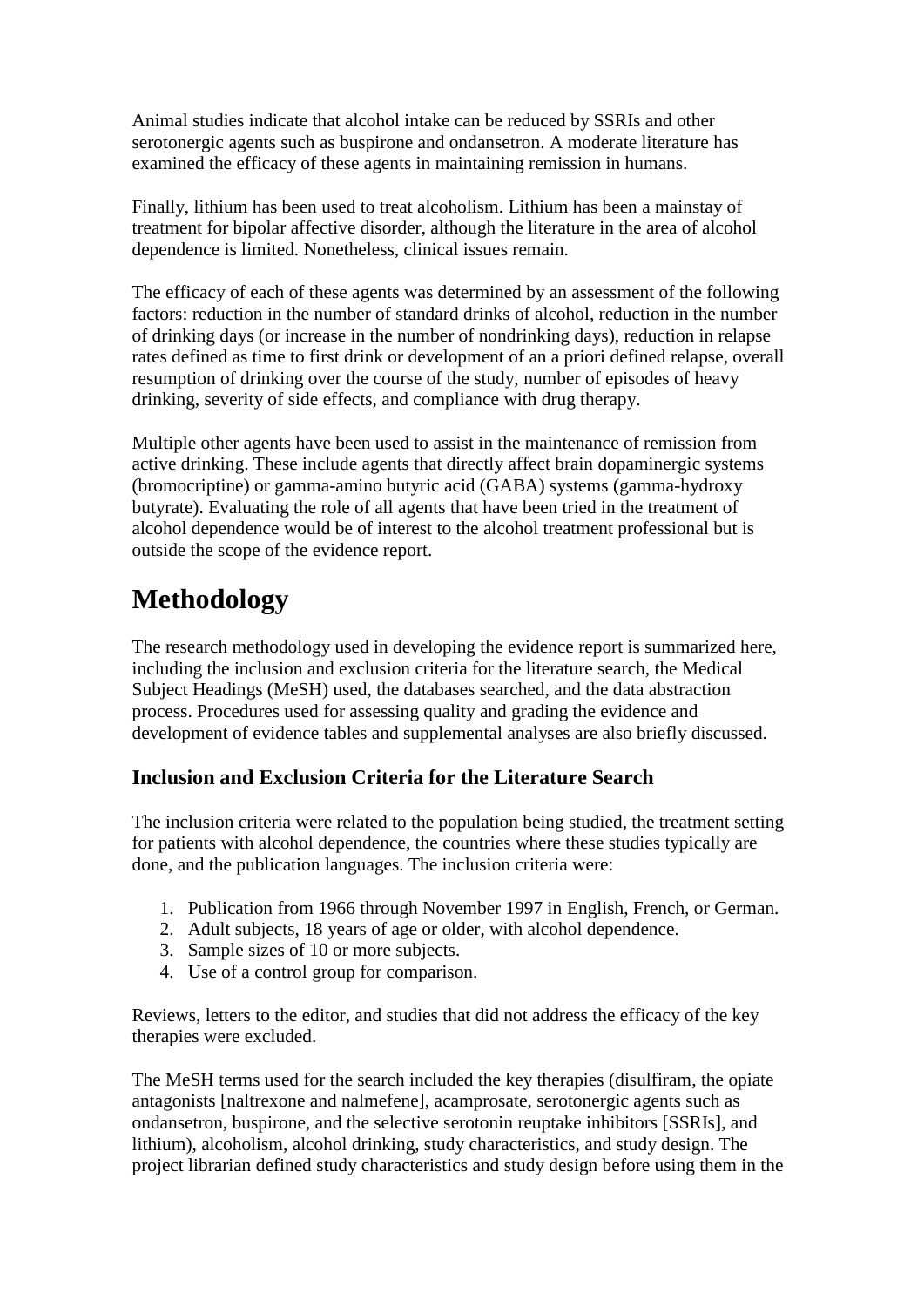search. An extensive gray literature search also was conducted to identify symposia proceedings, industry reports, and unpublished documents that contained efficacy data.

The search used the "explode" function, which includes all the individual brand and generic drug names without the need to list all the names separately. Because "alcohol dependence" does not have its own MeSH entry, the terms "alcoholism" and "alcohol drinking" were used. In this search, "study characteristics" included: analytic studies, case-control studies, retrospective studies, cohort studies, longitudinal studies, followup studies, prospective studies, cross-sectional studies, clinical protocols, clinical trials (phases I-IV), controlled clinical trials, RCTs, intervention studies, and sampling studies. "Study design" included: cross-over studies, double-blind method, matched pair analysis, meta-analysis, random allocation, reproducibility of results, and sample size.

The searches were conducted in MEDLINE<sup>(R)</sup>, HealthSTAR, the American Society of Health-System Pharmacists' International Pharmaceutical Abstracts database, EMBASE, Alcohol and Alcohol Problems Database, and  $PsycINFO<sup>(R)</sup>$ . Materials available from the Cochrane Collaboration and the National Health Service Centre for Reviews and Dissemination were also reviewed.

An extensive search of the gray literature was conducted to identify literature from nontraditional sources including:

- Government documents and monographs.
- Industry reports and publications.
- Unpublished studies and works in progress.
- Review of tables of contents from symposia proceedings.
- FDA Medical Officer Reviews of efficacy data.

#### **Data Abstraction Process**

Four detailed data extraction forms were developed for entry of relevant information from the efficacy publications: the primary Data Extraction Form, Followup Results Form, Comorbid Study Results Form, and the Adverse Events Form.

These forms were pretested several times before use. An Extraction Guide was developed for use during the formal training session and as a reference guide during the extraction process. A dual abstraction method was employed using a content reviewer and a method reviewer. The content reviewers had been trained in the basic sciences, understanding the effects of alcohol on animals. The method reviewers had been more generally trained in qualitative and quantitative methods such as epidemiology, economics, and statistics. The abstraction process was monitored by the project's task leader and scientific director, reviewing the forms for consistency and providing feedback as necessary. Because of the complexities in the topic area being reviewed, the task leader and scientific director chose to conduct a third conflict-resolution review of each article. The review of harms data was limited; thus a formal and extensive harms review was not conducted.

### **Assessment of Article Quality and Grading of the Evidence**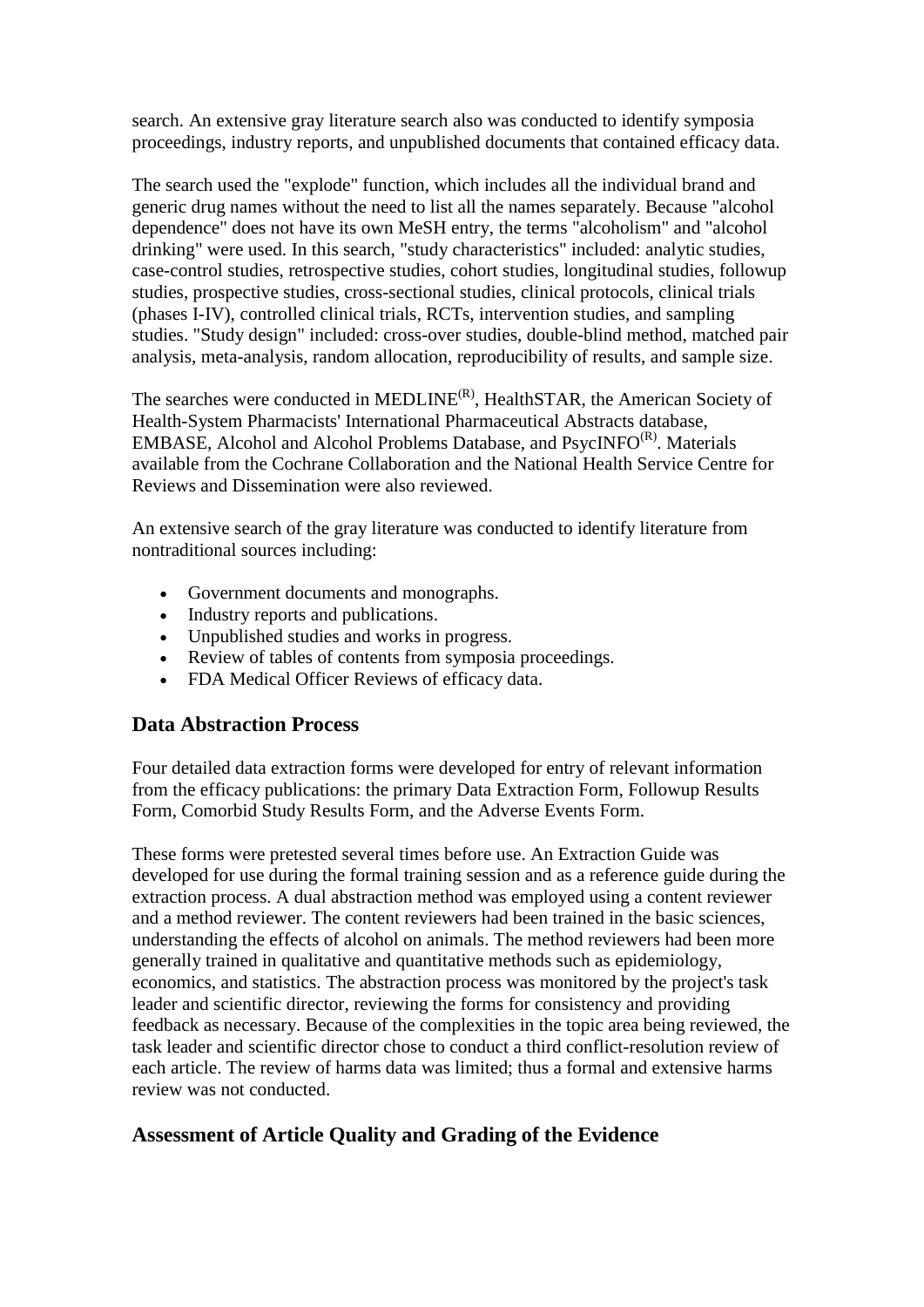To assess the quality of the articles from the design, analysis, and reporting perspectives, a quality rating form was developed and included as the last two pages of the Data Extraction Form. It was used to evaluate, among other factors, the study design, diagnostic and outcome measurements, statistical analyses, and the discussion of the reviewed articles. The form was based on questions that summed to 40 points and were then scaled to 100 points. Besides evaluating the quality of the articles, grades were assigned for the evidence. Two grades were provided, one for efficacy and another for harms. The grades for efficacy were based on the adequacy of the data (i.e., consistency, quality, sample size, and magnitude of effects). For harms, the seriousness of the side effect, whether it was a known or an unexpected side effect of the therapy, and its frequency compared with placebo were considered. The grades were defined as follows:

#### **Efficacy data grades:**

- Good  $(A)$ : Data are sufficient for evaluating efficacy. The sample size is adequate. The data are consistent and indicate that the key drug is clearly superior to placebo for treating alcohol dependence.
- Fair (B): Data are sufficient for evaluating efficacy. The sample size is adequate. The data indicate that inconsistencies in the findings for the alcohol outcomes between the key therapy and placebo are such that the efficacy of the key therapy for treating alcohol dependence is not clearly established.
- Poor  $(C)$ : Data are sufficient for evaluating efficacy. The sample size is adequate. The data show that the key therapy is no more efficacious for treating alcohol dependance than placebo.
- Incomplete evidence (I): Data are insufficient for assessing the efficacy of the key therapy for treating alcohol dependence based on limited sample size or poor methodology.

#### **Harms data grades:**

- Low: The side effects are not life-threatening; those reported are known side effects of the therapy.
- High: A life-threatening side effect; it is serious and its frequency of occurrence is greater in the key therapy group than in the placebo group.

#### **Evidence Table Development and Supplemental Analyses**

Two separate evidence tables (study design and study outcomes) were developed for each key therapy evaluated. Several different variables are used in the alcohol literature to assess return to drinking. Although a meta-analysis comparing each of the key therapies for one or more outcome variables would have been useful for treatment providers, the data were not available for this type of analysis at this time.

### **Findings**

Findings are presented in bullet format for the five major drugs or drug classes reviewed.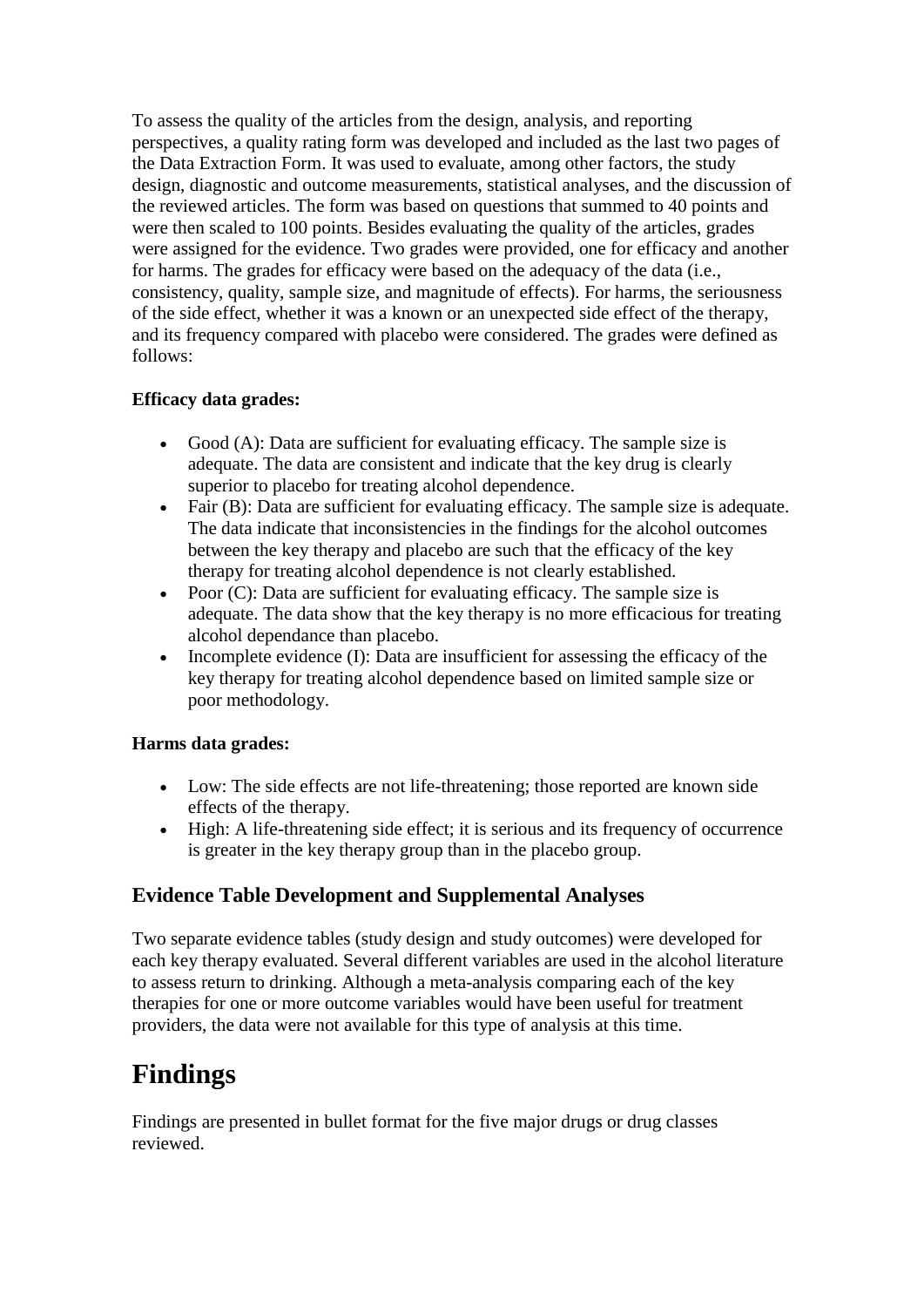### **Disulfiram**

- A substantial literature has been generated on the use of disulfiram in alcoholism, but the number of controlled clinical trials is limited.
- Controlled clinical trials of disulfiram reveal mixed findings. There is little evidence that disulfiram enhances abstinence, but there is evidence that disulfiram reduces drinking days. When measured, compliance is a strong predictor of outcome.
- Studies of disulfiram implants are methodologically weak and generally without good evidence of bioavailability.
- Studies of supervised disulfiram administration are provocative but limited.

#### **Naltrexone**

- Trials of naltrexone in the treatment of alcoholism are recent and of generally good quality.
- There is good evidence that naltrexone reduces relapse and number of drinking days in alcohol-dependent subjects.
- There is some evidence that naltrexone reduces craving and enhances abstinence in alcohol-dependent subjects.
- There is good evidence that naltrexone has a favorable harms profile.

#### **Acamprosate**

- Trials of acamprosate in alcohol dependence are large but limited to European populations.
- There is good evidence that acamprosate enhances abstinence and reduces drinking days in alcohol-dependent subjects.
- There is minimal evidence on the effects of acamprosate on craving or rates of severe relapse in alcohol-dependent subjects.
- There is good evidence that acamprosate is reasonably well tolerated and without serious harms.

#### **Serotonergic Agents**

- There are several controlled clinical trials of serotonergic agents in primary alcoholics without comorbid mood or anxiety disorders.
- There is minimal evidence on the efficacy of serotonergic agents for treatment of the core symptoms of alcohol dependence.
- There is some evidence on the efficacy of serotonergic agents for the treatment of alcohol-dependent symptoms in patients with comorbid mood or anxiety disorders, although the data are limited.

#### **Lithium**

- There are limited studies on the effects of lithium in primary alcoholics without comorbid mood disorders.
- There is evidence that lithium is not efficacious in the treatment of the core symptoms of alcohol dependence.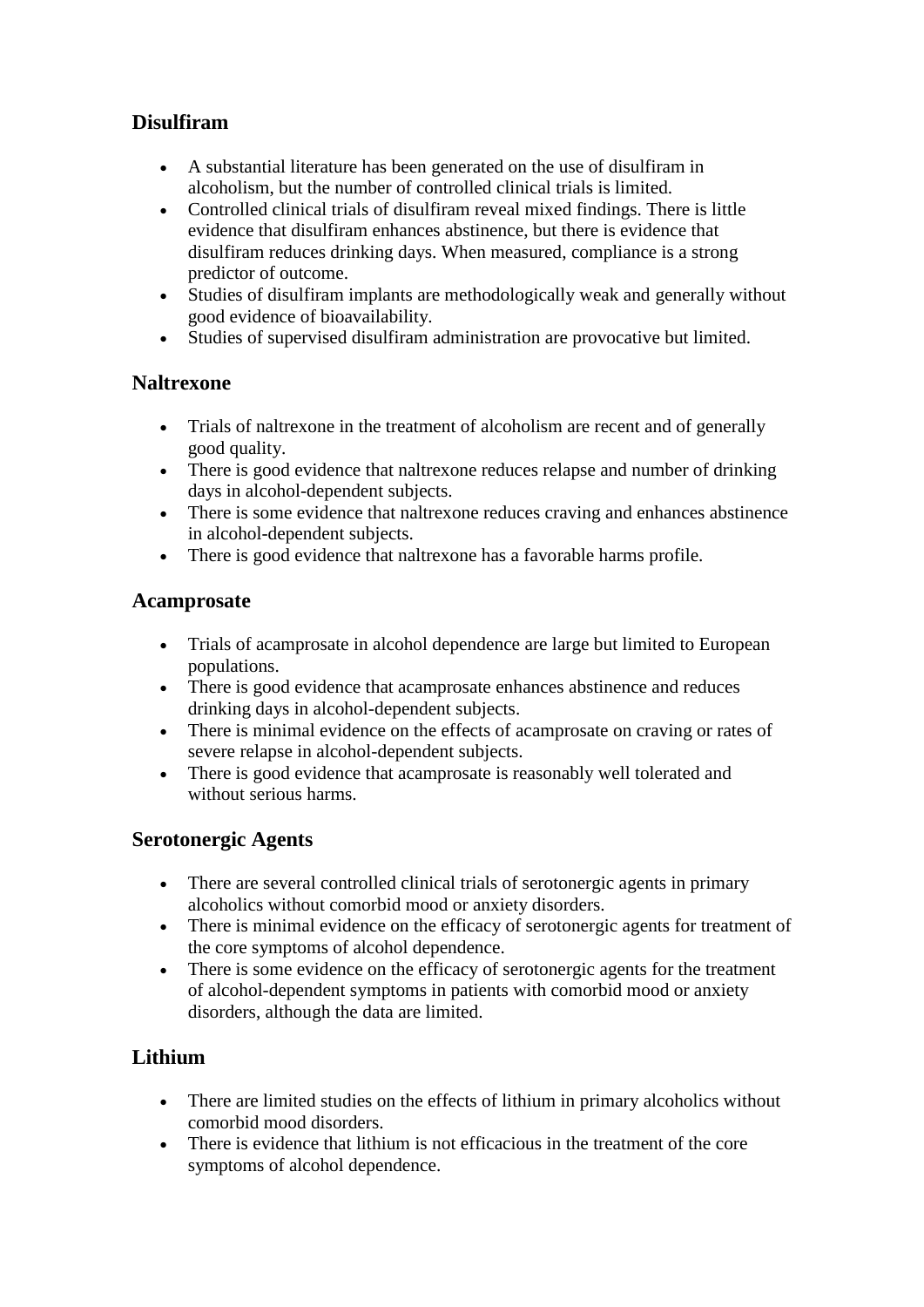There is minimal evidence for efficacy of lithium for the treatment of alcoholdependent symptoms in patients with comorbid depression.

### **Future Research**

Although the quality of the research on pharmacotherapies for alcohol dependence has improved substantially since the 1960s, numerous difficulties were encountered in developing the evidence report. These difficulties involved both reviewing the available literature and developing concrete conclusions or drawing appropriate inferences about the efficacy of these drugs in treating the different patient populations suffering from alcoholism. To address some of these drawbacks and deficiencies in the empirical knowledge base, several significant areas have been identified for attention in future research. The topics and/or methodologic issues deserving high priority include:

- Pharmacotherapies shown to have efficacy in the treatment of alcoholism should be studied over longer time periods to establish their efficacy as maintenance treatments. These trials should probably last several years. Extending the length of followup once active treatment has ended, perhaps as long as 5 to 10 years, would also provide information on whether efficacy is still evident beyond active treatment. Lack of efficacy beyond active treatment would then raise the question of the value of very-long-term maintenance.
- Combination therapies, i.e., therapeutic regimens that involve two or more medications given simultaneously, should be examined for efficacy.
- Psychosocial co-interventions used within pharmacotherapy trials require more standardization, better compliance assessment, and better reporting in future publications. These include psychosocial interventions provided outside specialized treatment programs and in primary care settings.
- Effectiveness studies are needed to establish the benefit of these treatments in various settings (i.e., outside the specialized centers typically used in RCTs to date and, by implication, in patient populations encountered in all types of settings) once efficacy for alcohol dependence has been established.
- Common outcome measures need to be determined by standardizing the definition of outcomes and how they are assessed and using broader sets of endpoints that include clinical and health-related quality-of-life indicators.
- High dropout rates warrant attention, including identifying reasons for (differential) dropout, improving the reporting of baseline characteristics of different groups, and designing innovative ways to overcome significant dropout, especially for long-term studies.
- Research on the pharmacokinetics of these medications includes evaluating the relationship of drug blood levels and of drug metabolites to therapeutic or toxic outcome.
- All RCTs should include pharmacotherapy compliance assessment and enhancement for all treatment groups.
- The relationship of pharmacotherapy to patient heterogeneity needs to be better understood, including effects related to the patient's sex, severity of dependence, co-existing mental disorders, and the interactions among these factors.

# **Availability of the Full Report**